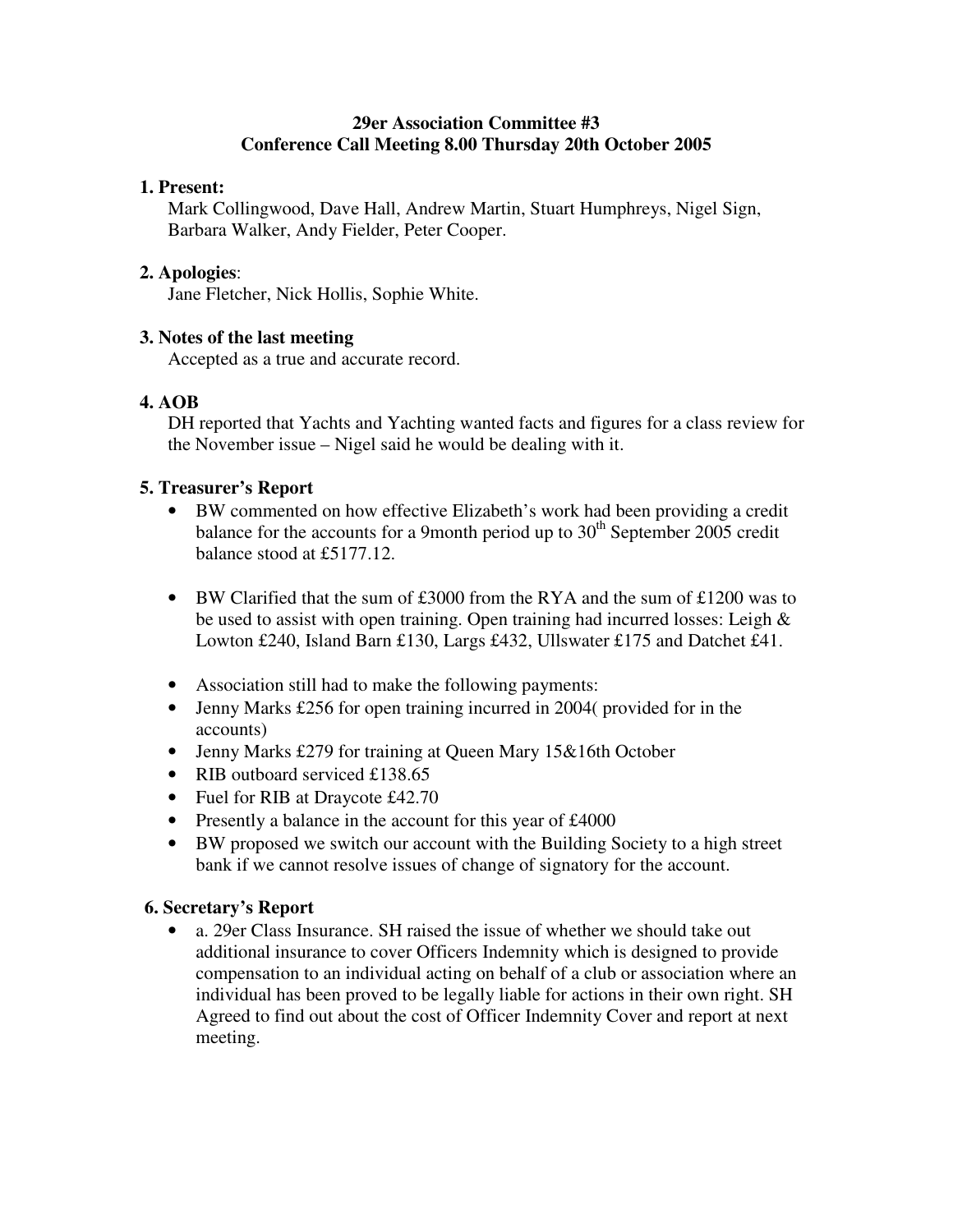- b. CRB Checks. SH reported that Jenny Reid (RYA's Child Protection Officer) had not raised any issues relating to CRB (Criminal Records Bureau) checks with our members- however, some members had yet to complete the procedure. SH reminded members that they needed to phone CRB application line 0870 90 90 844 and request an application form and quote the RYA's Registered Body reference number 20321100003 making it clear that they are working for the association on a voluntary basis and that they needed an Enhanced Disclosure.
- c. AGM Minutes, 1st August 2005, Paignton Sailing Club, SH reported that he had had one amendment and file them as an accurate record of the business.

# **7. Training**

- MC reported that Transitional Squad would be announced shortly.
- For 2006 training would take place at Draycote, Queen Mary, and Hayling.
- Issue of low turn out in the North raised-suggested that we need guaranteed turn out before we proceed to organise events in the North.

# **8. Racing Programme**

a. Memorial Race

- DH reported it was set up and ready to go.
- DH also reported that we are still waiting for a date for the Europeans.
- Nationals will be in Hayling over 4 days Monday to Thursday.17- 20<sup>th</sup> July. DH said Hayling were stretching themselves to cover 4 days and it would not be advisable to race on the Friday as sailors will need recovery time prior to the Worlds at Weymouth 22nd July to 30<sup>th</sup>. DH to confirm we can register on Sunday.

b. Measuring and Self-certification.

• DH agreed to ask Arthur Allen to provide a training for sailors in Spring, possibly at Draycote so that they were fully aware of the regs. and requirements relating to measurement prior to the Worlds.

## **9. Grand Prix Series**.

- a.MC thanked Andy Martin for compiling the Series results spread sheet.
- Ouestion of whether it was worth holding Grand Prix series was raised, it was recognised that many sailors don't treat it as a series. Members had reservations about the merits of the GP series.

## b. Trophies.

• MC had asked JF (Jane Fletcher) to get additional Helm and Crew Trophies which could be given out at Grapham plus an Inlands and Ladies trophy.

## 29er RIB

• MC reported that after expressing some initial reservation Simon Wergan was now happy with our arrangement to keep the RIB at Draycot. Need to sort out some mechanical problems with the RIB and address the issue of insurance with Draycote.